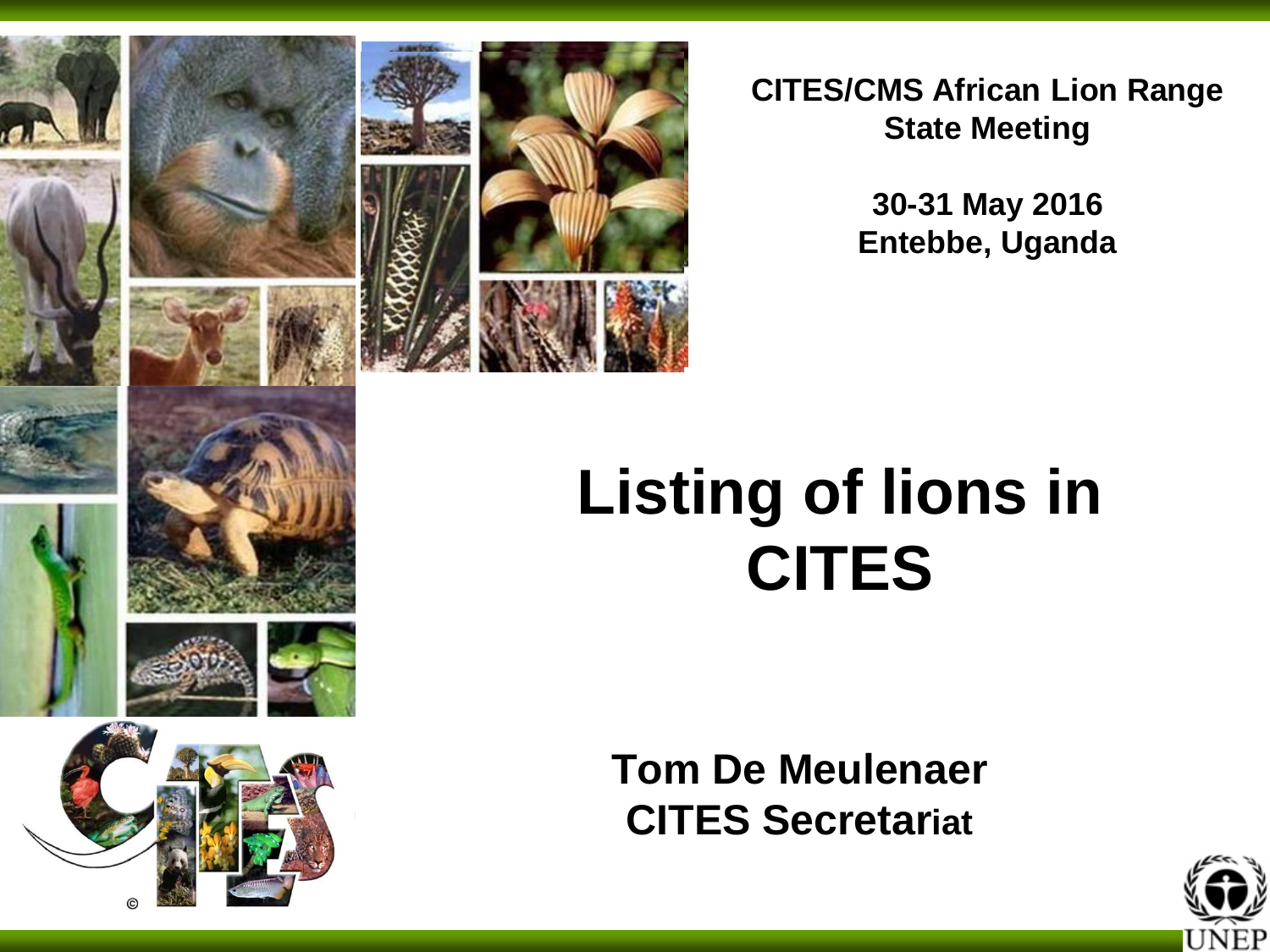### **Amending the Appendices**

- Any Party may propose an amendment to Appendix I or II for consideration at the next meeting
- The text of the proposed amendment shall be communicated to the Secretariat **at least 150 days before the meeting**
- The Secretariat shall consult the other Parties and interested bodies on the amendment… and shall communicate the response to all Parties not later than 30 days before the meeting

*Article XV*

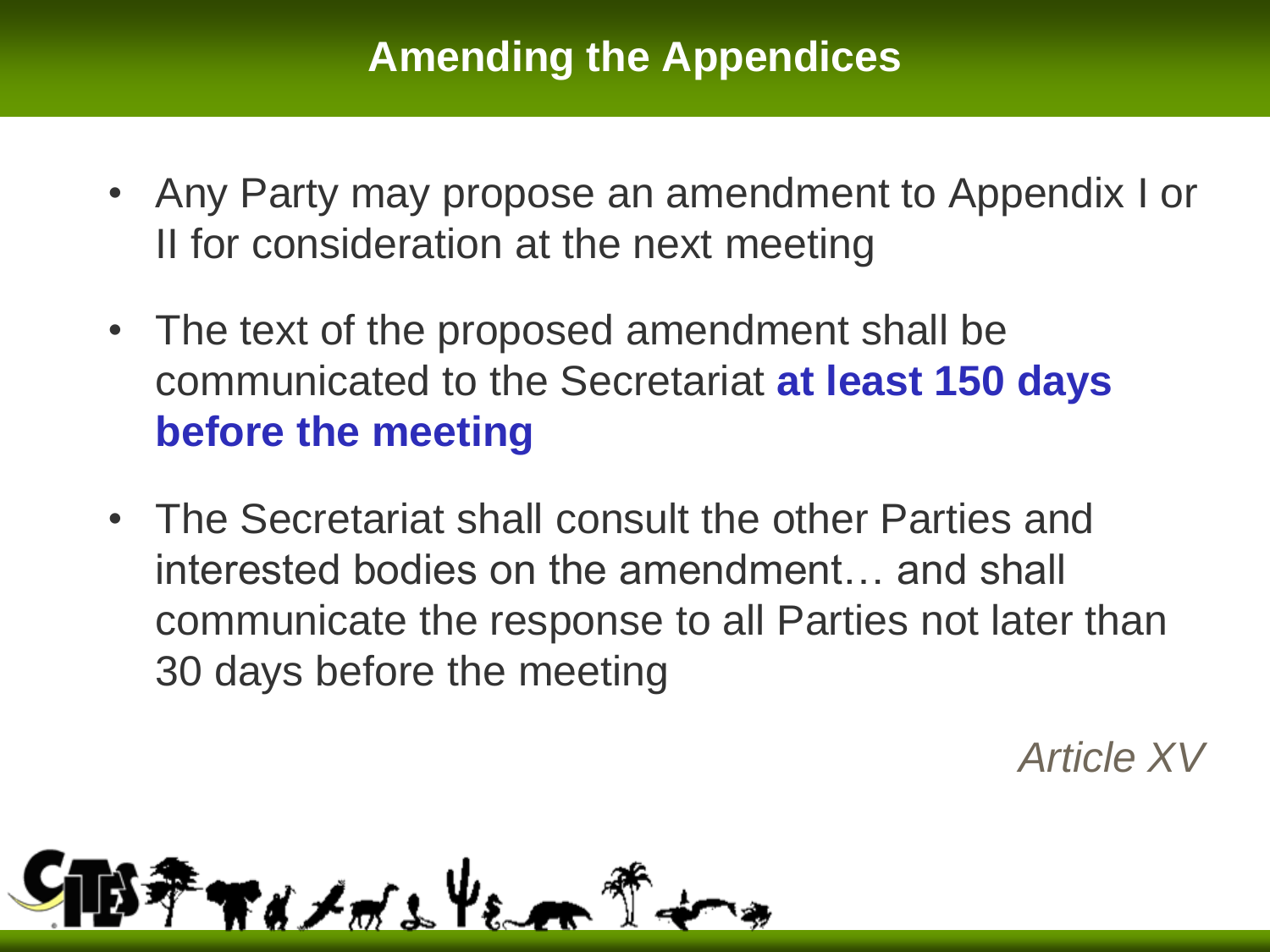### **Amending the Appendices**

- Amendments shall be adopted by a two-thirds majority of Parties present and voting
- Amendments adopted at a meeting shall enter into force 90 days after that meeting for all Parties except those which make a reservation

*Article XV*

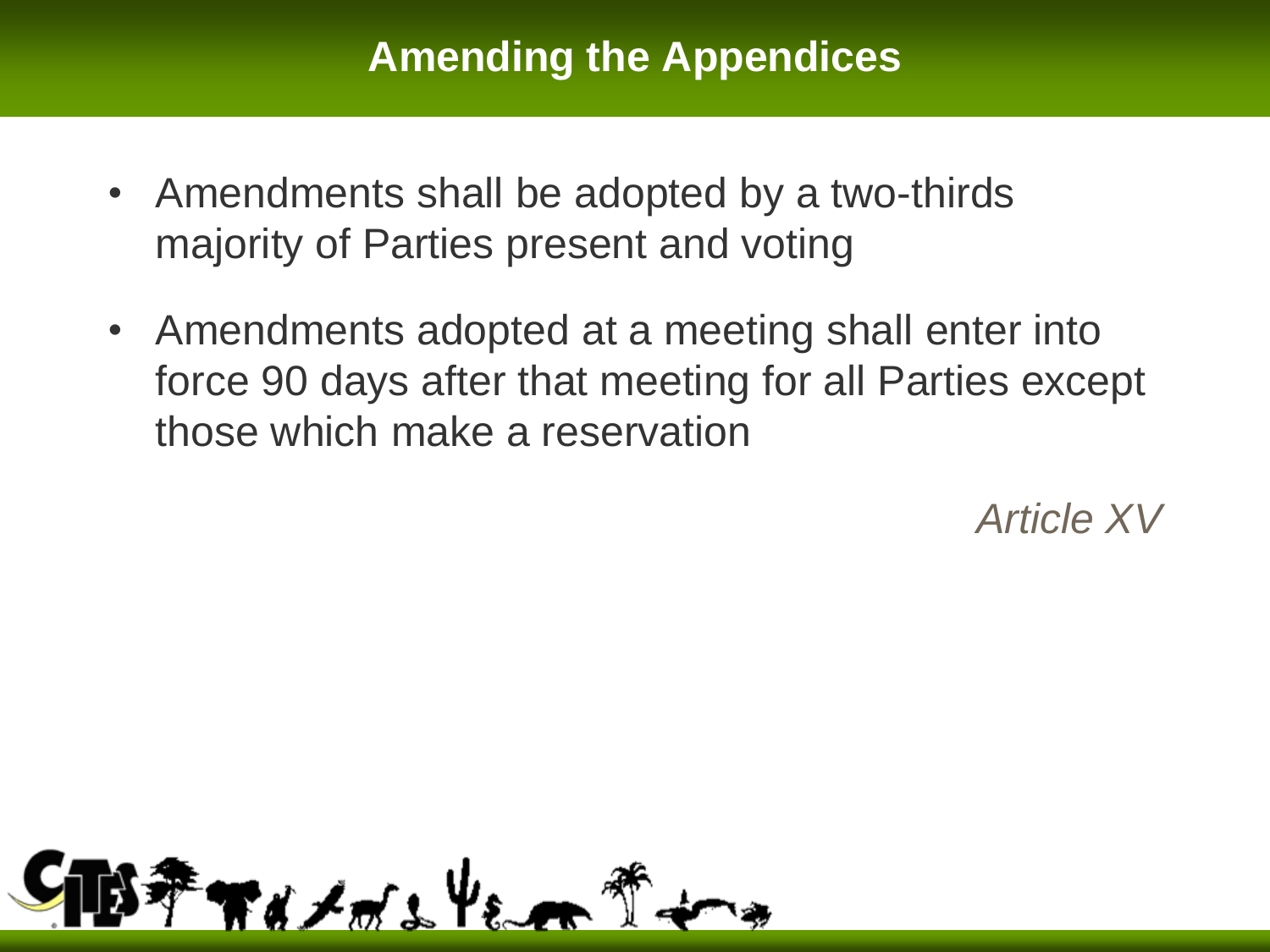## **Recent proposals to amend Appendices I and II**

|                                        | CoP <sub>13</sub><br>(2004) | CoP <sub>14</sub><br>(2007) | CoP <sub>15</sub><br>(2010) | CoP16<br>(2013) |
|----------------------------------------|-----------------------------|-----------------------------|-----------------------------|-----------------|
|                                        | 50 Prop                     | 37 Prop                     | 42 Prop                     | 71 Prop         |
| <b>Inclusion in Appendix I</b>         |                             | 5                           | $\mathbf 2$                 |                 |
| <b>Inclusion in Appendix II</b>        | 21                          | 10                          | 24                          | 343             |
| <b>Transfer from Appendix I to II</b>  | $\overline{\mathbf{7}}$     | 4                           | $\overline{\mathbf{4}}$     | 4               |
| <b>Transfer from Appendix II to I</b>  | 6                           | $\overline{2}$              | $\overline{2}$              | 4               |
| <b>Deletion from Appendices</b>        | $\mathbf 2$                 | 5                           | 5                           | 17              |
| <b>Amendment of Annotations</b>        | 11                          | 11                          | 5                           | 40              |
| <b>Clarifying listings/definitions</b> | $\mathbf 3$                 |                             |                             |                 |

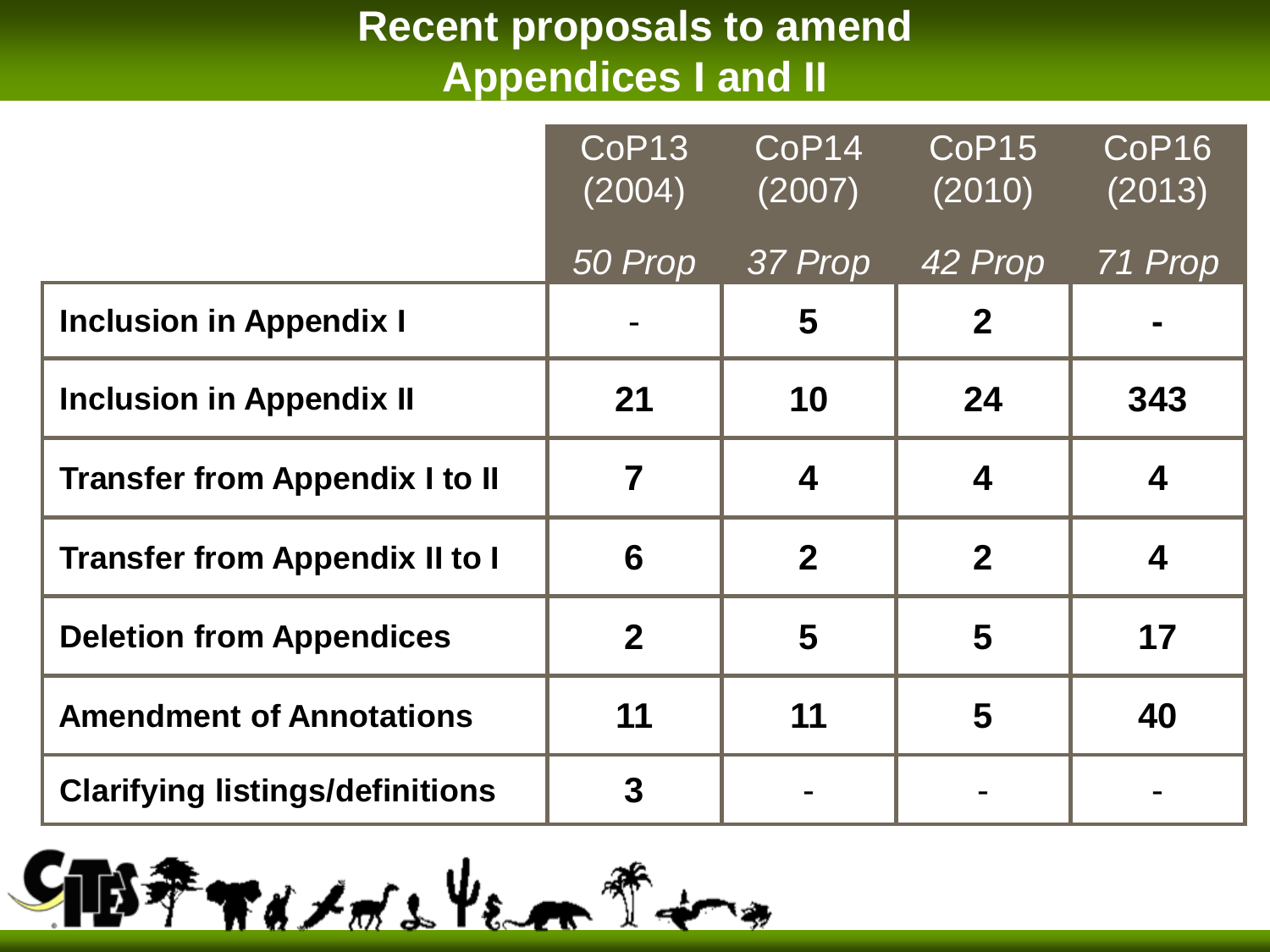#### **Amendment criteria**

- Resolution Conf. 9.24 (Rev. CoP16): Criteria for amendment of Appendices I and II
- *RESOLVES that, by virtue of the precautionary approach and in case of uncertainty regarding the status of a species or the impact of trade on the conservation of a species, the Parties shall act in the best interest of the conservation of the species concerned and, when considering proposals to amend Appendix I or II, adopt measures that are proportionate to the anticipated risks to the species;*

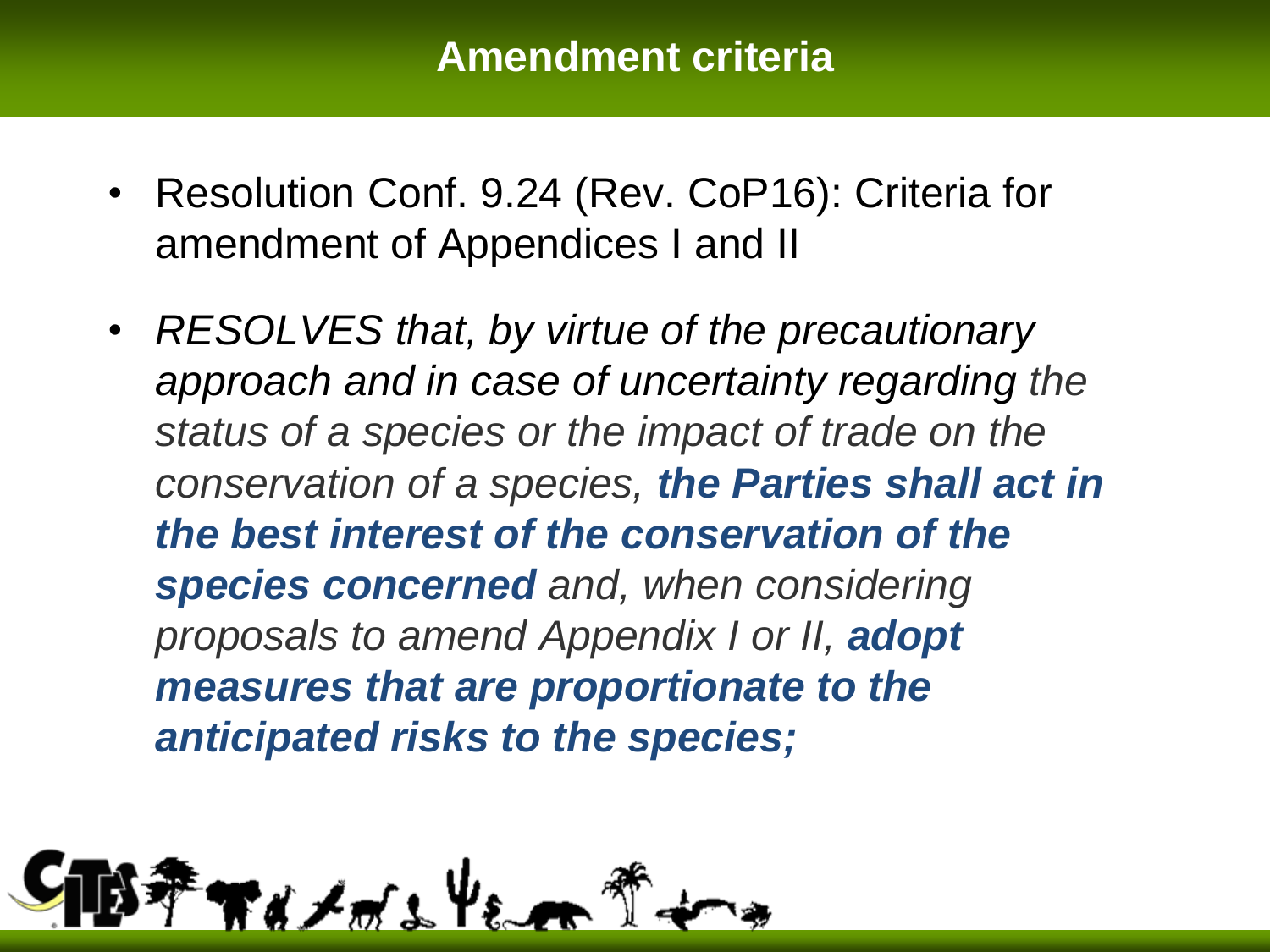#### **Amendment criteria**

- Resolution Conf. 9.24 (Rev. CoP16)
	- Annex 1: Biological criteria for Appendix I;
	- Annex 2 a: Criteria for the inclusion of species in Appendix II in accordance with Article II, paragraph 2 (a), of the Convention;
	- Annex 2 b: Criteria for the inclusion of species in Appendix II in accordance with Article II, paragraph 2 (b), of the Convention; *("look-alikes")*
	- Annex 3: Special cases; *(split-listing; higher taxon listings)*
	- Annex 4: Precautionary measures;
	- Annex 5: Definitions, explanations and guidelines; and
	- Annex 6: Format for proposals to amend the Appendices;

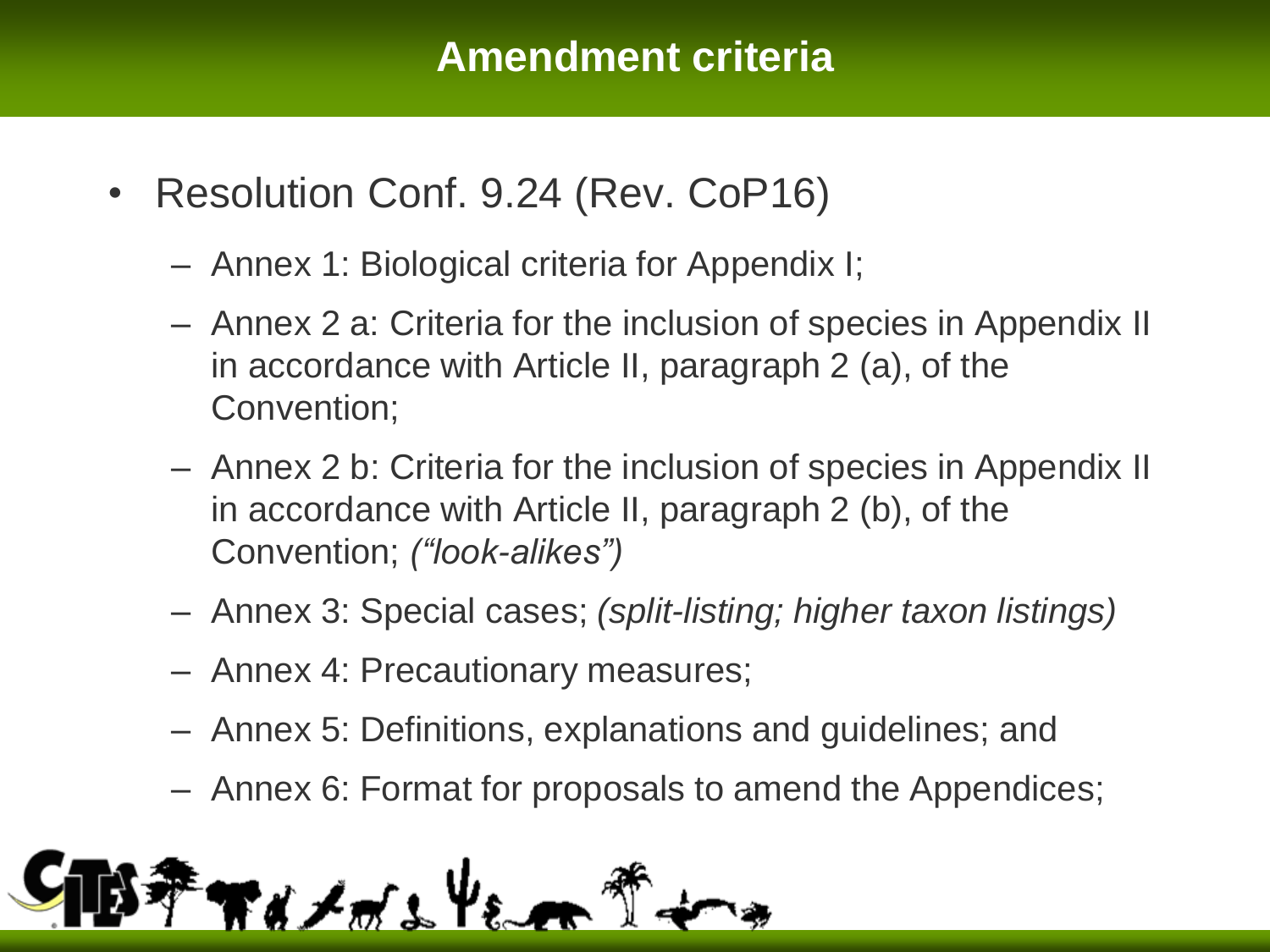## **Biological criteria – Appendix I**

- *The following criteria must be read in conjunction with the definitions, explanations and guidelines listed in Annex 5, including the footnote with respect to application of the definition of 'decline' for commercially exploited aquatic species.*
- A species is considered to be threatened with extinction if it meets, or is likely to meet, **at least one** of the following criteria

A. The wild population is small

- B. The wild population has a restricted area of distribution
- C. A marked decline in the population size in the wild
- Note: Each of A, B and C contain specific characteristics which must be partially or wholly met

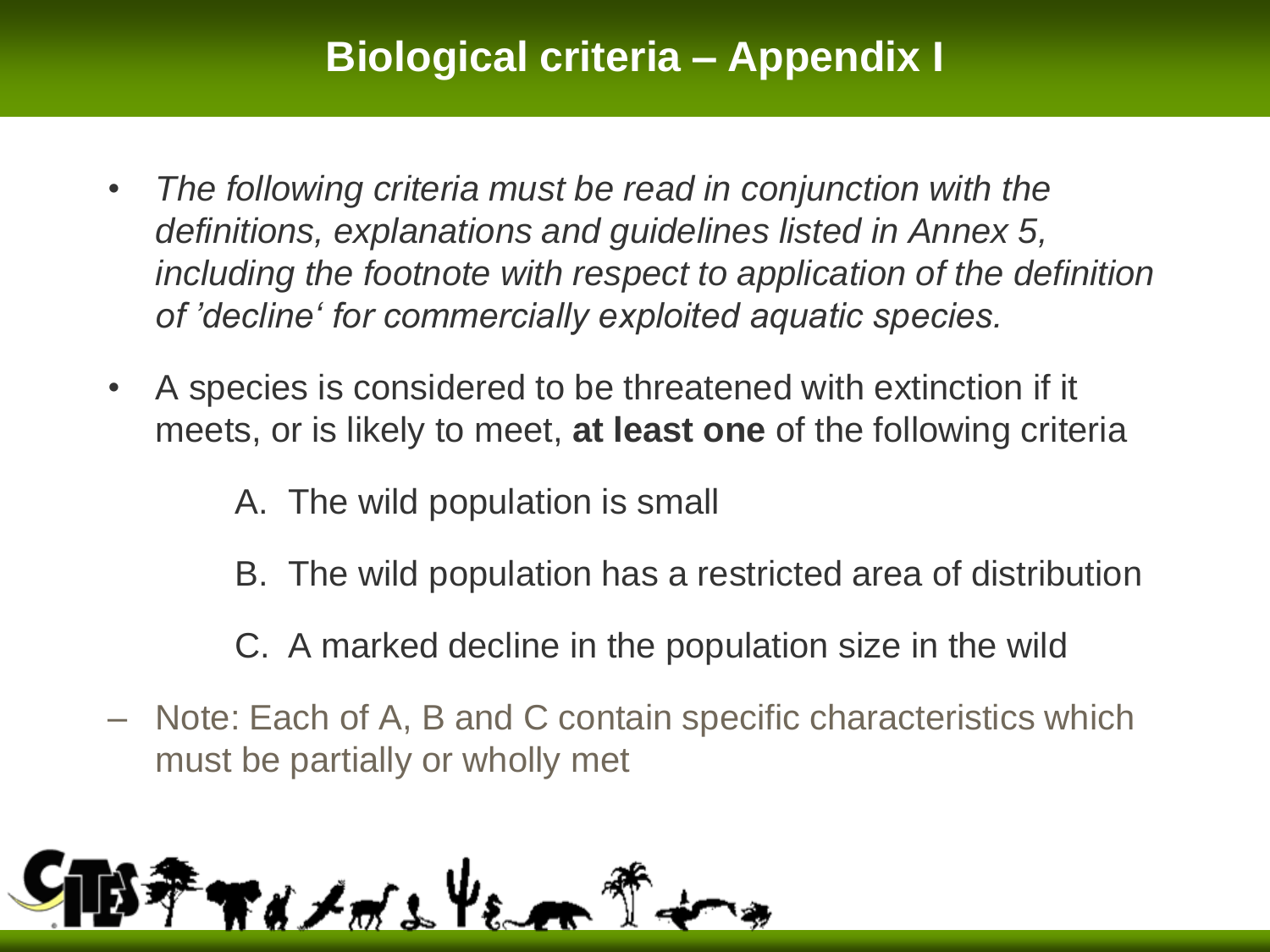## **Definition**

#### • *Small wild population*

- The judgement that a wild population is small is taxon-specific and can be justified by a number of considerations, for example the population of a related taxonomic group.
- For some low-productivity species where data exist to make an estimate, a figure of less than 5,000 individuals has been found to be an appropriate guideline (not a threshold) of what constitutes a small wild population, but the number could be higher for higher productivity species.
- However, this figure is presented only as an example, since it is impossible to give numerical values that are applicable to all taxa. There will be many cases where this numerical guideline does not apply.

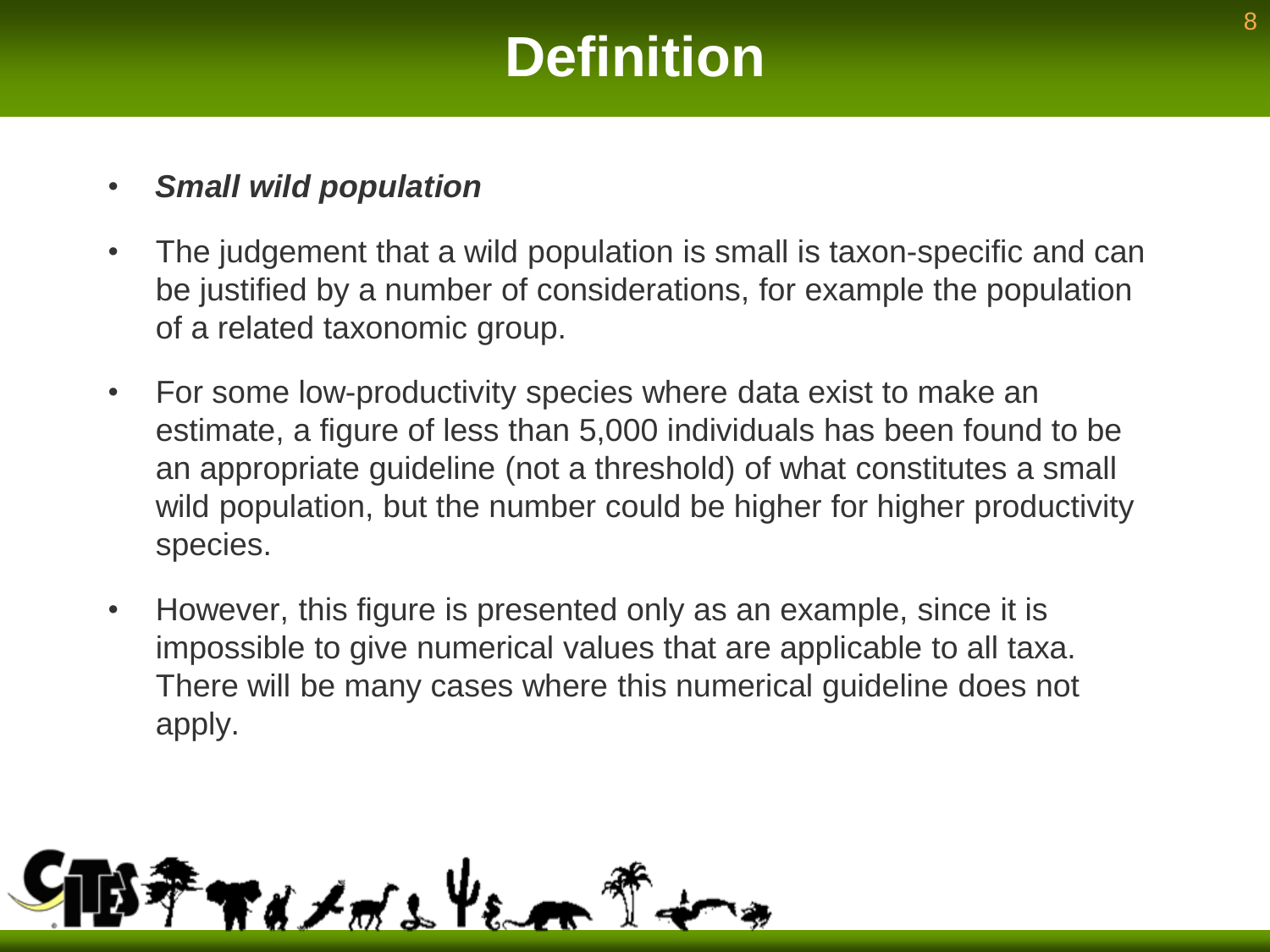## **Definition**

#### • *Decline*

- **The judgement that a decline is marked is taxon-specific and can be justified by a number of considerations, for example the population dynamics of a related taxonomic group. A general guideline for a marked historical extent of decline is a percentage decline to 5%-30% of the baseline, depending on the biology and productivity of the species.**
- A general guideline for a marked recent rate of decline is a percentage decline of 50% or more in the last 10 years or three generations, whichever is the longer. If the population is small, a percentage decline of 20% or more in the last 5 years or 2 generations (whichever is the longer) may be more appropriate.
- However, these figures are presented only as examples, since it is impossible to give numerical values that are applicable to all taxa because of differences in their biology.

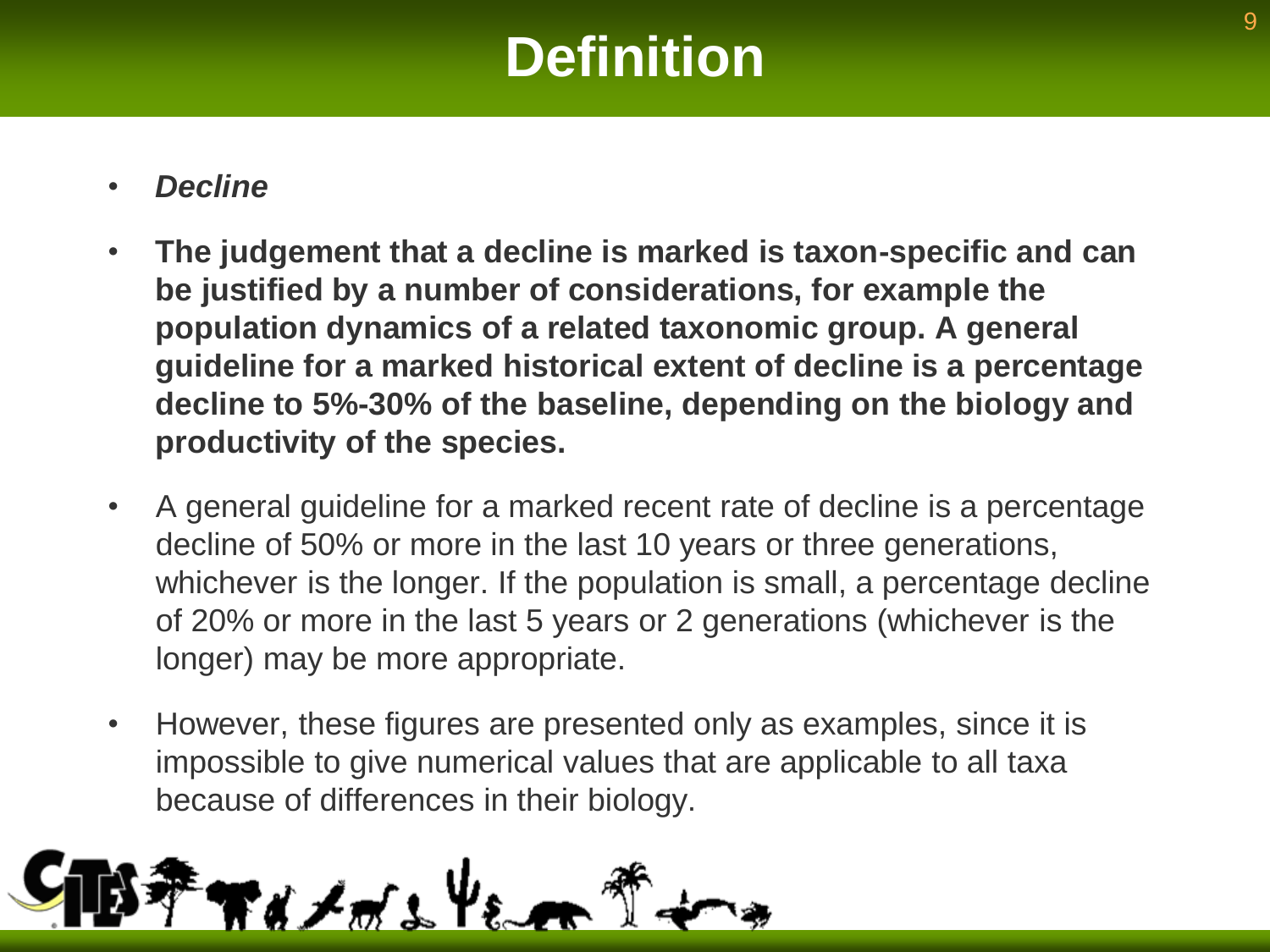## **Special cases**

#### • *Split-listing*

- Listing of a species in more than one Appendix should be avoided in general in view of the enforcement problems it creates.
- When split-listing does occur, this should generally be on the basis of national or regional populations, rather than subspecies. Split-listings that place some populations of a species in the Appendices, and the rest outside the Appendices, should normally not be permitted.
- Taxonomic names below the species level should not be used in the Appendices unless the taxon in question is highly distinctive and the use of the name would not give rise to enforcement problems.

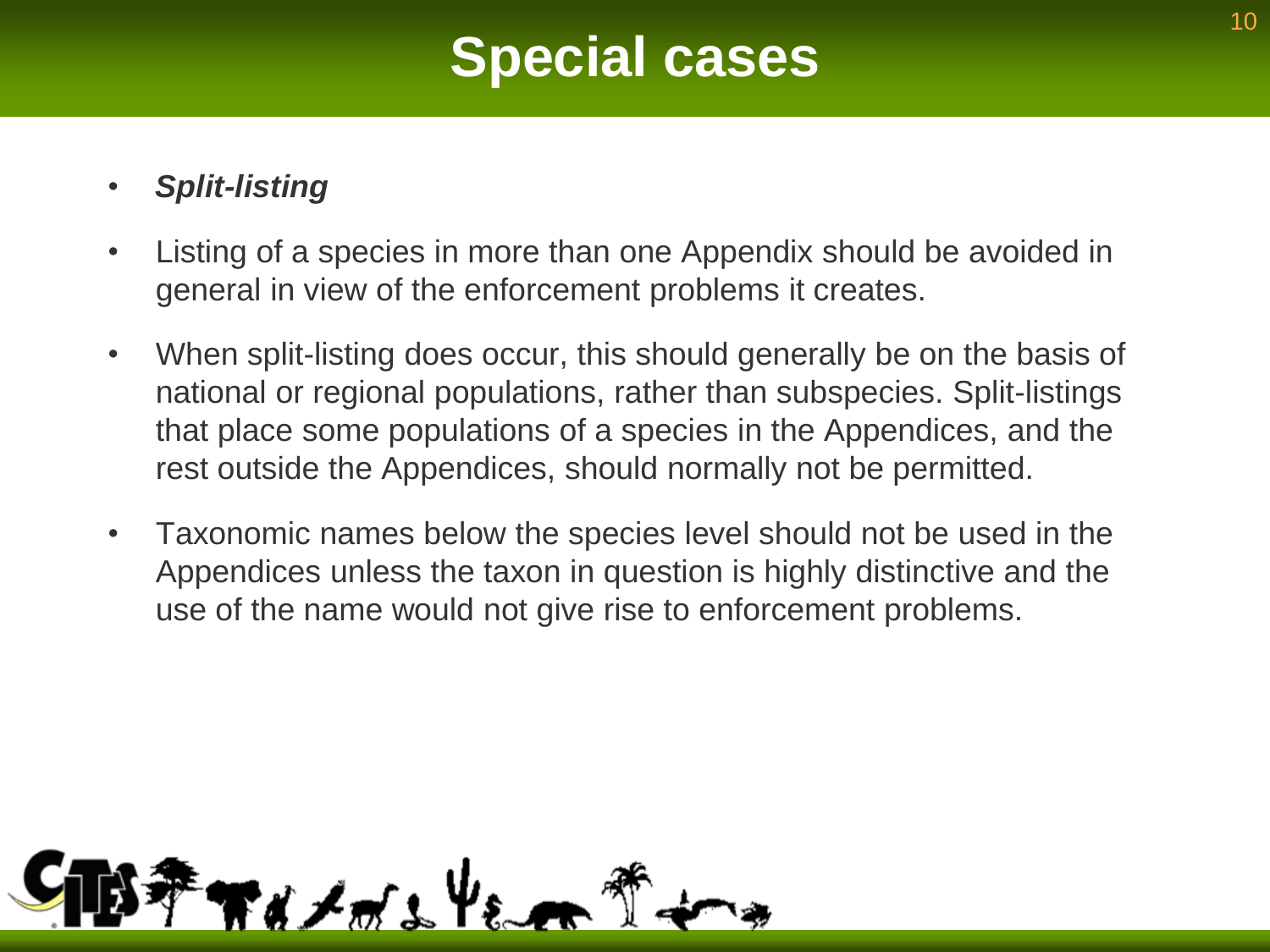Criteria for the inclusion of species in Appendix II in accordance with Article II, paragraph 2 (a), of the **Convention** 

*The following criteria must be read in conjunction with the definitions, explanations and guidelines listed in Annex 5, including the footnote with respect to application of the definition of 'decline' for commercially exploited aquatic species*

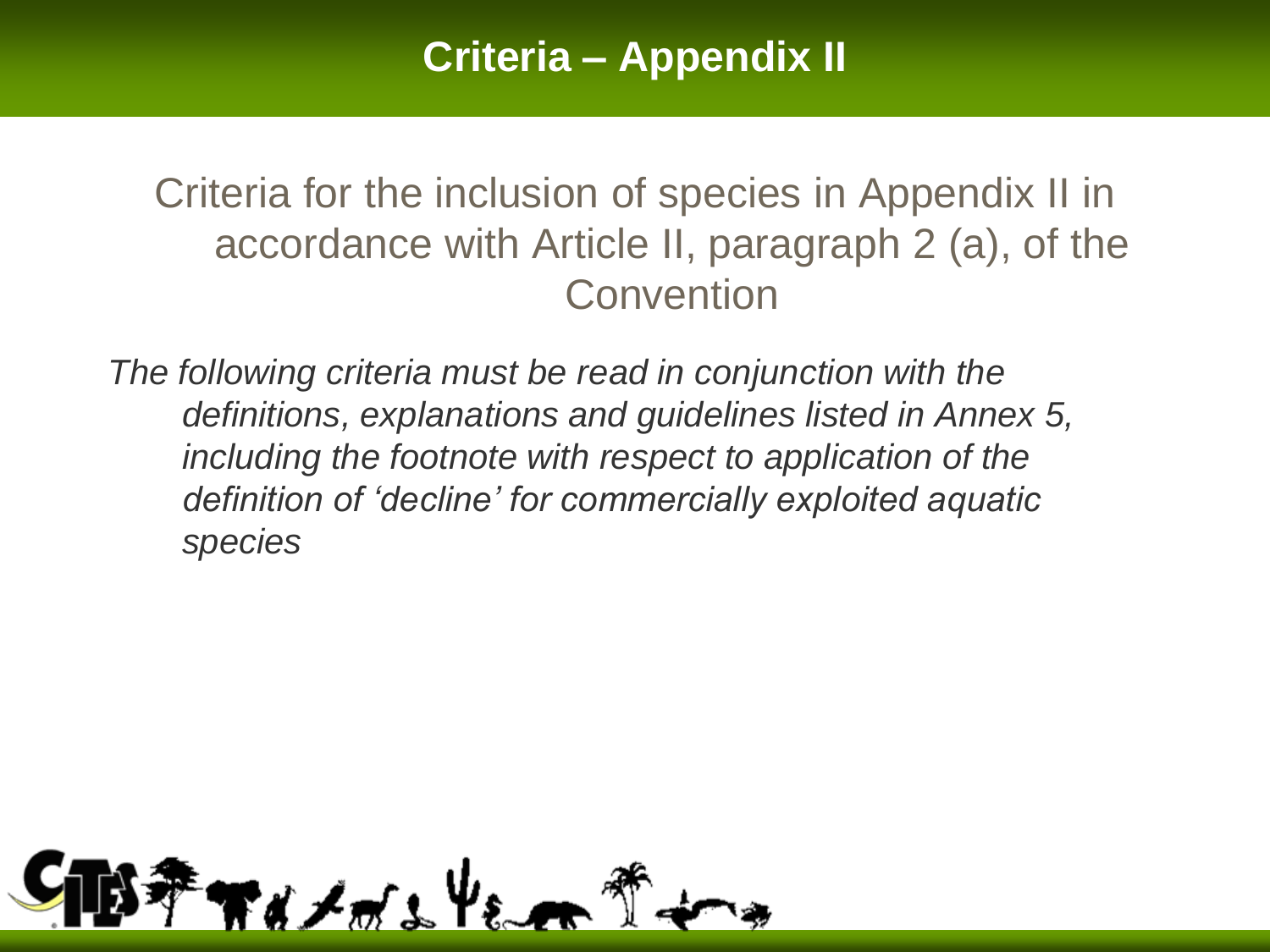## **Criteria – Appendix II**

- A species should be included in Appendix II when, on the basis of available trade data and information on the status and trends of the wild population(s), **at least one** of the following criteria is met:
	- A. It is known, or can be inferred or projected, that the regulation of trade in the species is necessary to avoid it becoming eligible for inclusion in Appendix I in the near future; or
	- B. It is known, or can be inferred or projected, that regulation of trade in the species is required to ensure that the harvest of specimens from the wild is not reducing the wild population to a level at which its survival might be threatened by continued harvesting or other influences

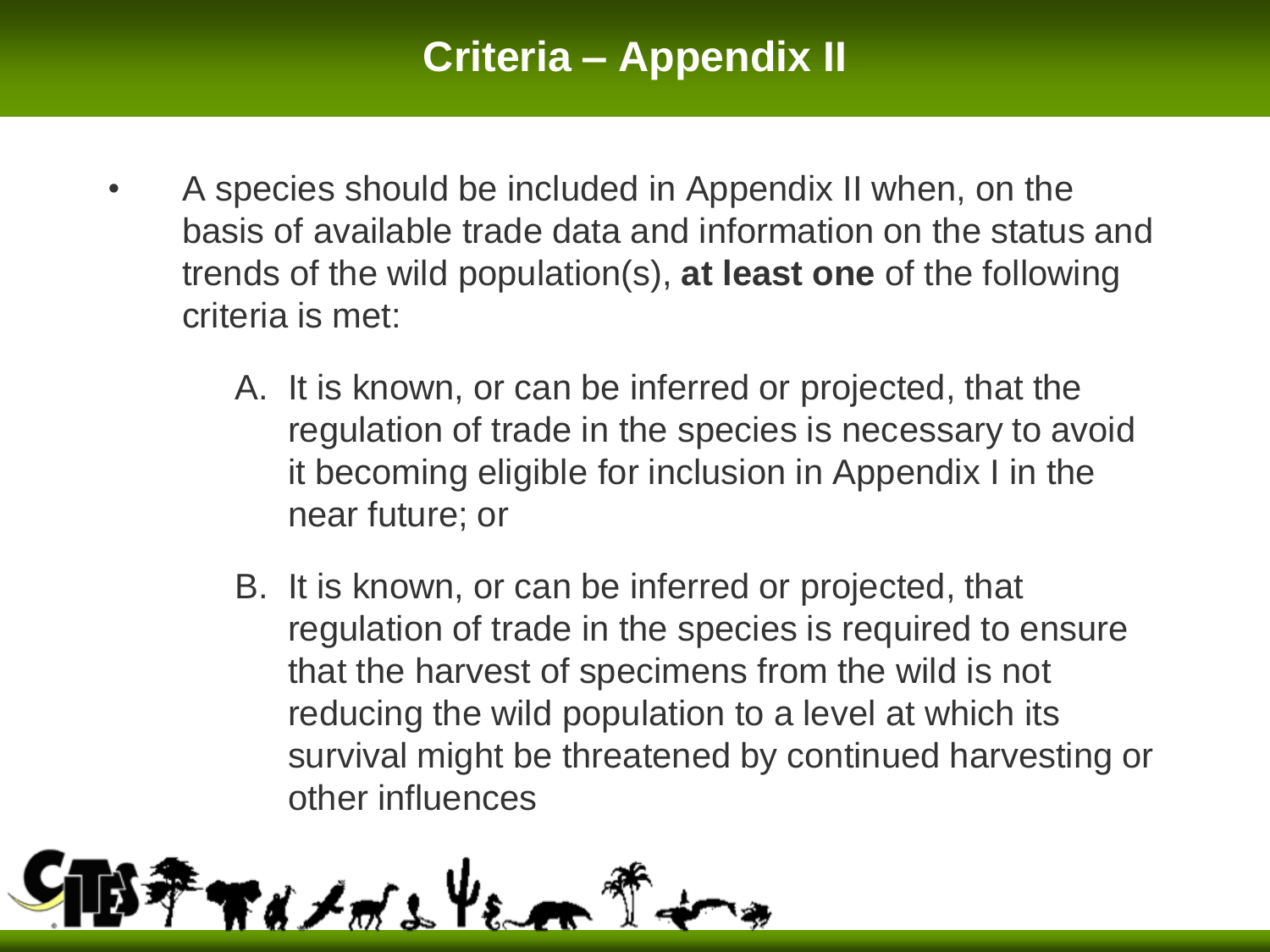## **Criteria – Appendix II**

Criteria for the inclusion of species in Appendix II in accordance with Article II, paragraph 2 (b), of the Convention

- Species may be included in Appendix II in accordance with Article II, paragraph 2 (b), if **either one** of the following criteria is met:
	- A. The specimens of the species in the form in which they are traded resemble specimens of a species included in Appendix II under the provisions of Article II, paragraph 2 (a), or in Appendix I, such that enforcement officers who encounter specimens of CITES-listed species, are unlikely to be able to distinguish between them; or
	- B. There are compelling reasons other than those given in criterion A above to ensure that effective control of trade in currently listed species is achieved

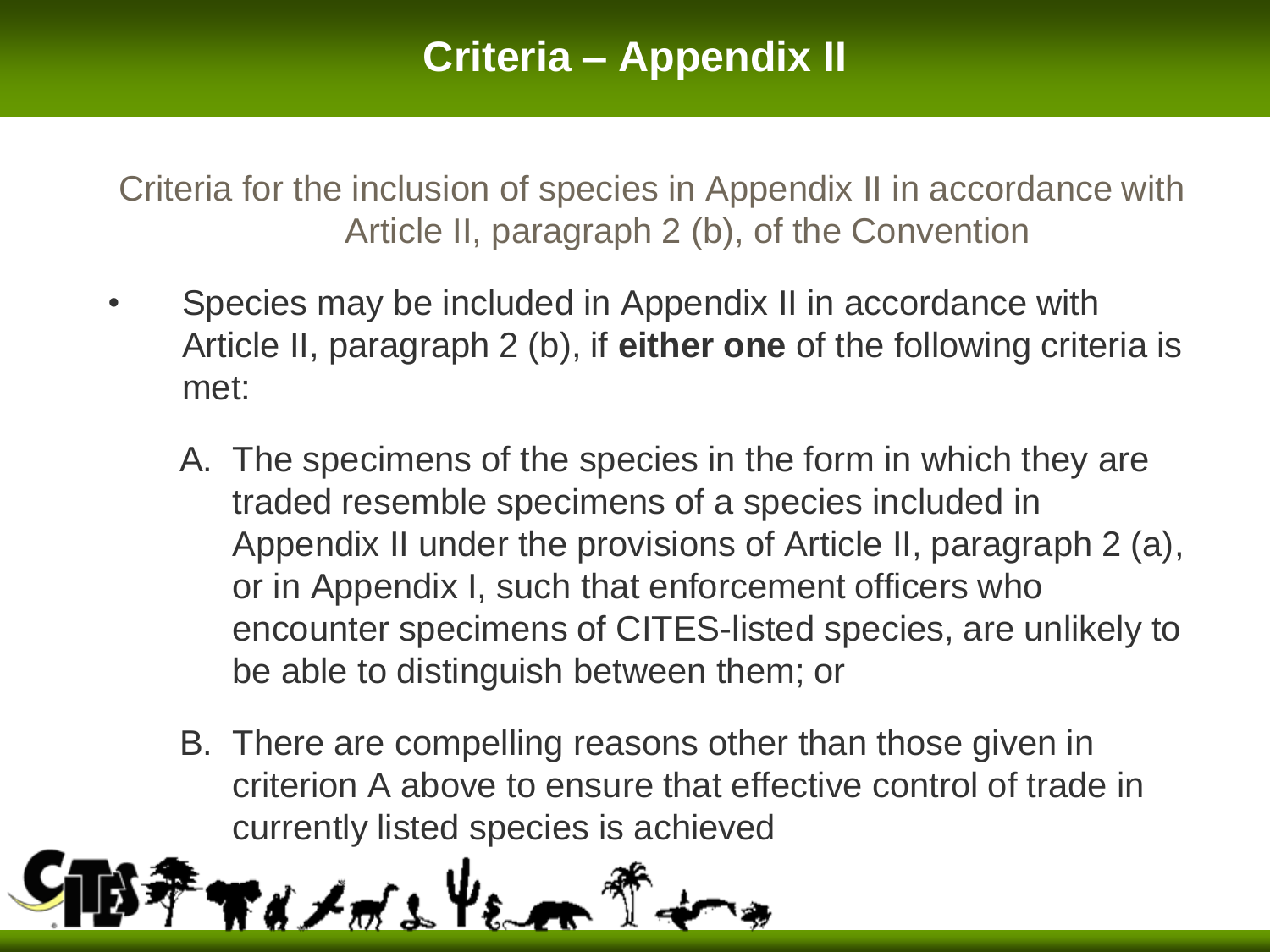## **Decision-making in CITES**

- The Conference of the Parties is the ultimate decision-making body in CITES, and decisions are usually taken at meetings of the CoP (every 3 years)
	- Agreement is by consensus or by vote (2/3 of Parties present and eligible to vote)



 $*$   $*$   $*$   $*$   $*$   $*$   $*$